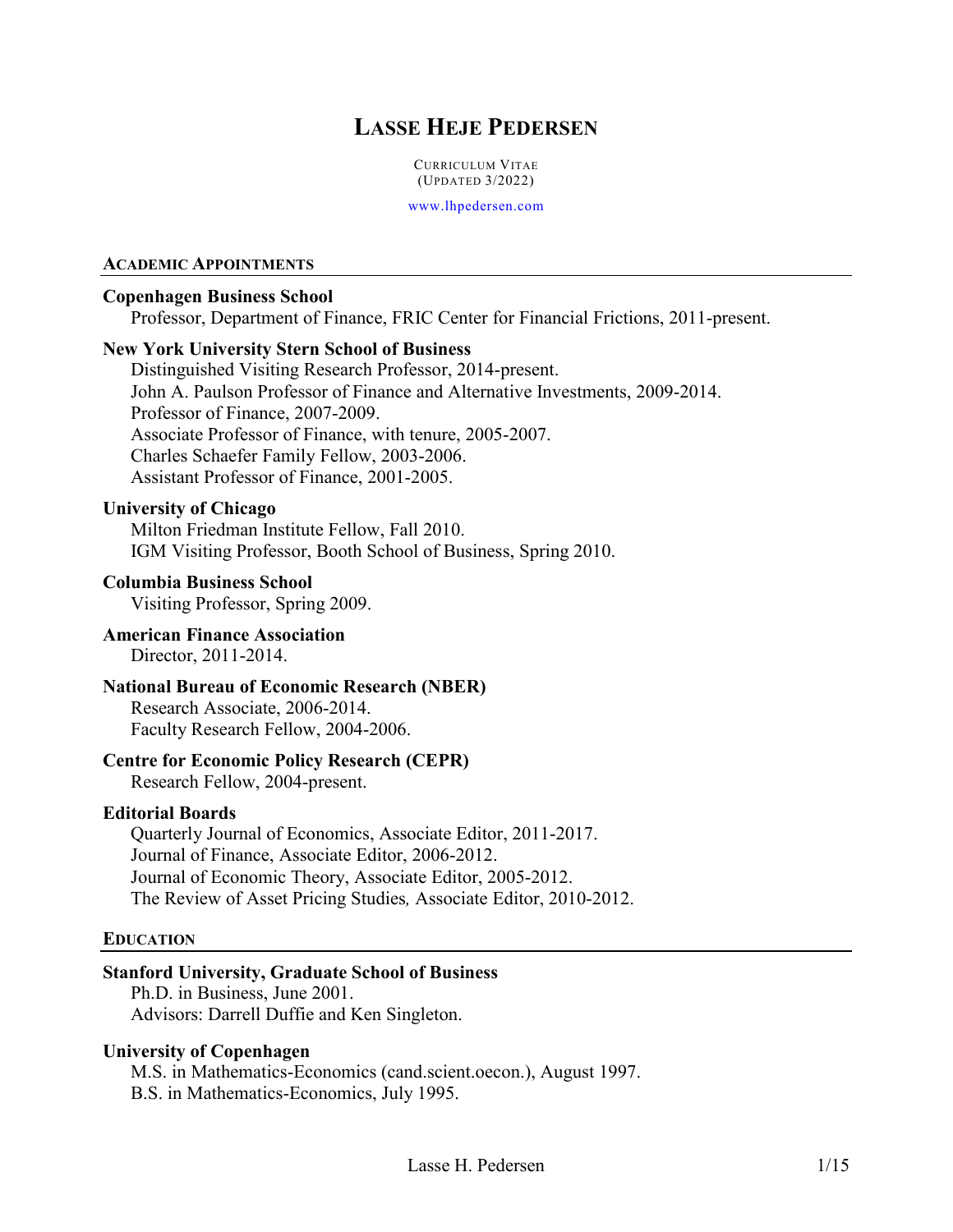#### **PROFESSIONAL EXPERIENCE**

#### **AQR Capital Management, LLC**

Principal, 2009-present. Vice President, 2007-2008. Consultant, 2006-2007.

#### **Danmarks Nationalbank**

Research Advisory Council, 2021-present.

#### **FTSE**

Advisory Board, 2009-2012.

#### **NASDAQ OMX**

Economic Advisory Board, 2008-2011.

#### **Federal Reserve Bank of New York**

Monetary Policy Panel, 2010-2011. Liquidity Working Group, 2009-2011. Academic Consultant, 2004-2007.

### **State Street Bank, State Street Global Markets**

Consultant, 2005-2007.

**Benchmark Metrics** Advisory Board, 2006-2008.

#### **Dronninggårdskolen**

Member of the school's board of directors, 2014-2018.

#### **Speaking Engagements**

Misc. compensated and non-compensated speaking engagements: see below.

### **AWARDS AND HONORS**

#### **Career Awards**

Skania Thule Foundation 2018 Prize for "relevant contributions to banking, insurance, and financial services," Stockholm, Sweden

Clarivate Highly Cited Researcher (formerly World's Most Influential Scientific Minds) 2015, 2016, 2017, 2018, 2019, 2020

EliteForsk Award, Ministry of Higher Education and Science, Denmark, 2015 Banque de France-TSE Prize in Monetary Economics and Finance, 2013 Nykredit Researcher Prize, 2012 [Germán Bernácer Prize](http://pages.stern.nyu.edu/%7Elpederse/pdfs/BERNACER.pdf) to the Best European Union Economist Under 40 Years of Age, 2011

### **Best Paper Awards in Academic Journals**

Bernstein Fabozzi/Jacobs Levy Award, *The Journal of Portfolio Management*, 2022 Graham and Dodd Award of Excellence, Top Award, *Financial Analysts Journal*, 2021 Fama/DFA Prize, second place winner, *Journal of Financial Economics*, 2018. Graham and Dodd Award of Excellence, Top Award, *Financial Analysts Journal*, 2018 Brattle Distinguished Paper Prize, *Journal of Finance*, 2018 Fama/DFA First Prize for best paper in the *Journal of Financial Economics*, 2014.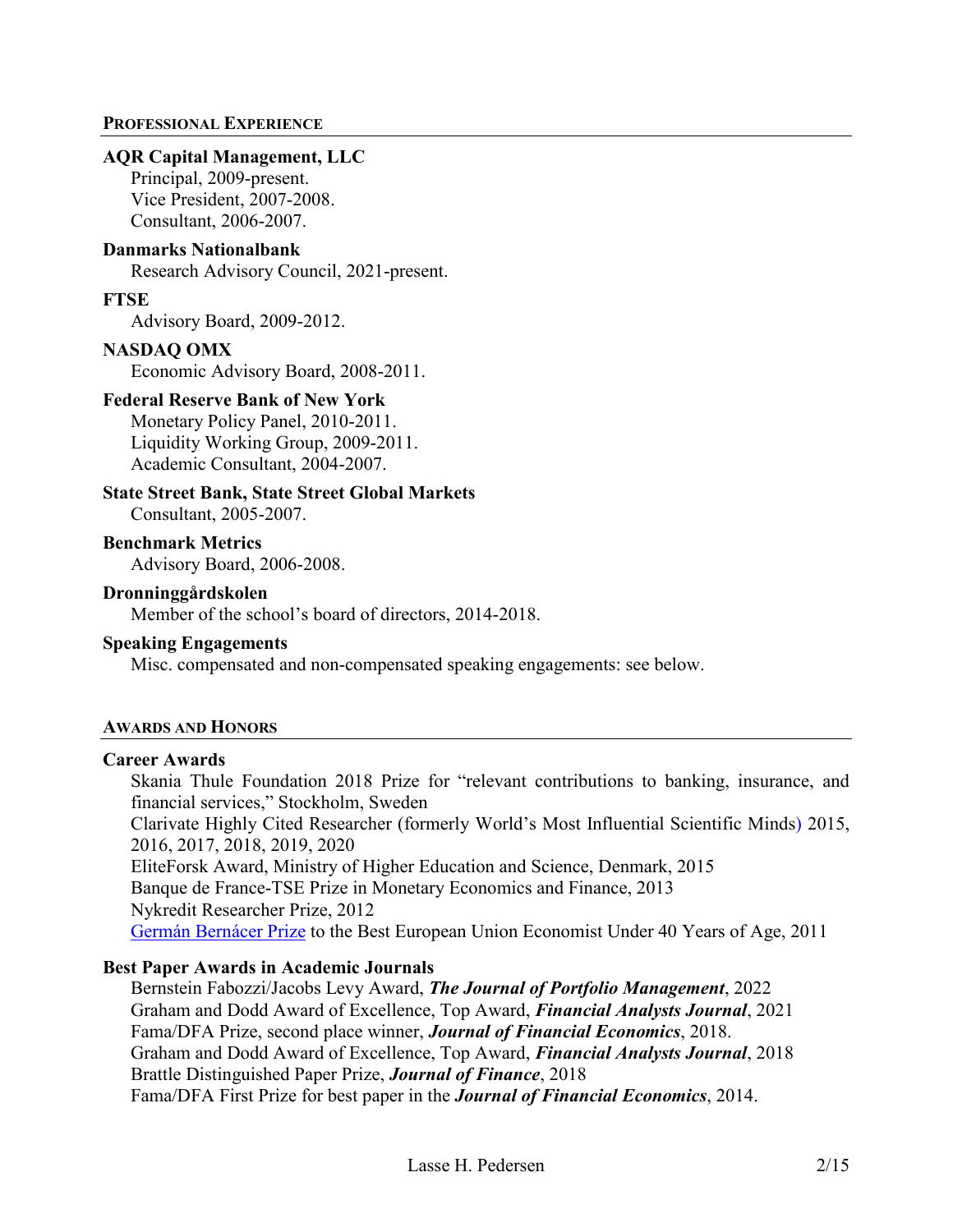Michael Brennan Award Winner for the best paper in the *Review of Financial Studies*, 2012 Fama/DFA First Prize for best paper in the *Journal of Financial Economics*, 2005.

### **Other Paper Awards**

Stephen A. Ross Prize, 2020, a biennial prize given to a paper published in the last fifteen years. AIM Investment Center Best Paper Award, 2016 DSEB Research Prize, 2014 Whitebox Prize for Best Financial Research, 2012 Swiss Finance Institute Outstanding Paper Award, 2011. Roger F. Murray Prize, 2011. Geewax, Terker & Company First Prize, 2006. CDC Award for best research paper in finance, 2004. NYSE Award for the best paper on equity trading, Western Finance Association 2003. Barclays Global Investors Award for best the paper at the European Finance Association, 2003. Glucksman First-Place Award for best research paper in finance, 2002-2003. NYSE Award for the best paper on equity trading, Western Finance Association 2002.

### **Academic Societies**

Elected Member of *The Royal Danish Academy of Sciences and Letters*, 2017 Elected Member of *Academia Europaea* (the *Academy of Europe*)*,* 2012

### **Other Awards and Honors**

European Research Council (ERC) Grant, 2013 *American Economic Review*, Excellence in Refereeing Award, 2011. Foundation Banque de France, 2011, "International Systemic Risk Rankings" (w/Engle et al.) *Review of Economic Studies* Tour, 2001. Lieberman Award, Stanford University, 2000, awarded biennially to a business school student with a demonstrated potential for a leadership role in the academic community Jaedicke Merit Award, Stanford University, Graduate School of Business, 1997-98. Danish Research Academy Scholar 1997-2000. Fulbright Fellowship Awarded 1997 (declined). Sasakawa Young Leaders Winner 1997. Peter and Emma Thomsens Award 1994, 1995, and 1996.

### **BOOKS**

"**Efficiently Inefficient: How Smart Money Invests and Market Prices Are Determined**" *Princeton University Press*, 2015.

"**Market Liquidity**: Asset Pricing, Risk, and Crises" (with Yakov Amihud and Haim Mendelson) *Cambridge University Press,* 2013.

### **PUBLISHED RESEARCH PAPERS**

1. "Game On: Social Networks and Markets," 2022 *Journal of Financial Economics,* conditionally accepted **Featured in Risk.**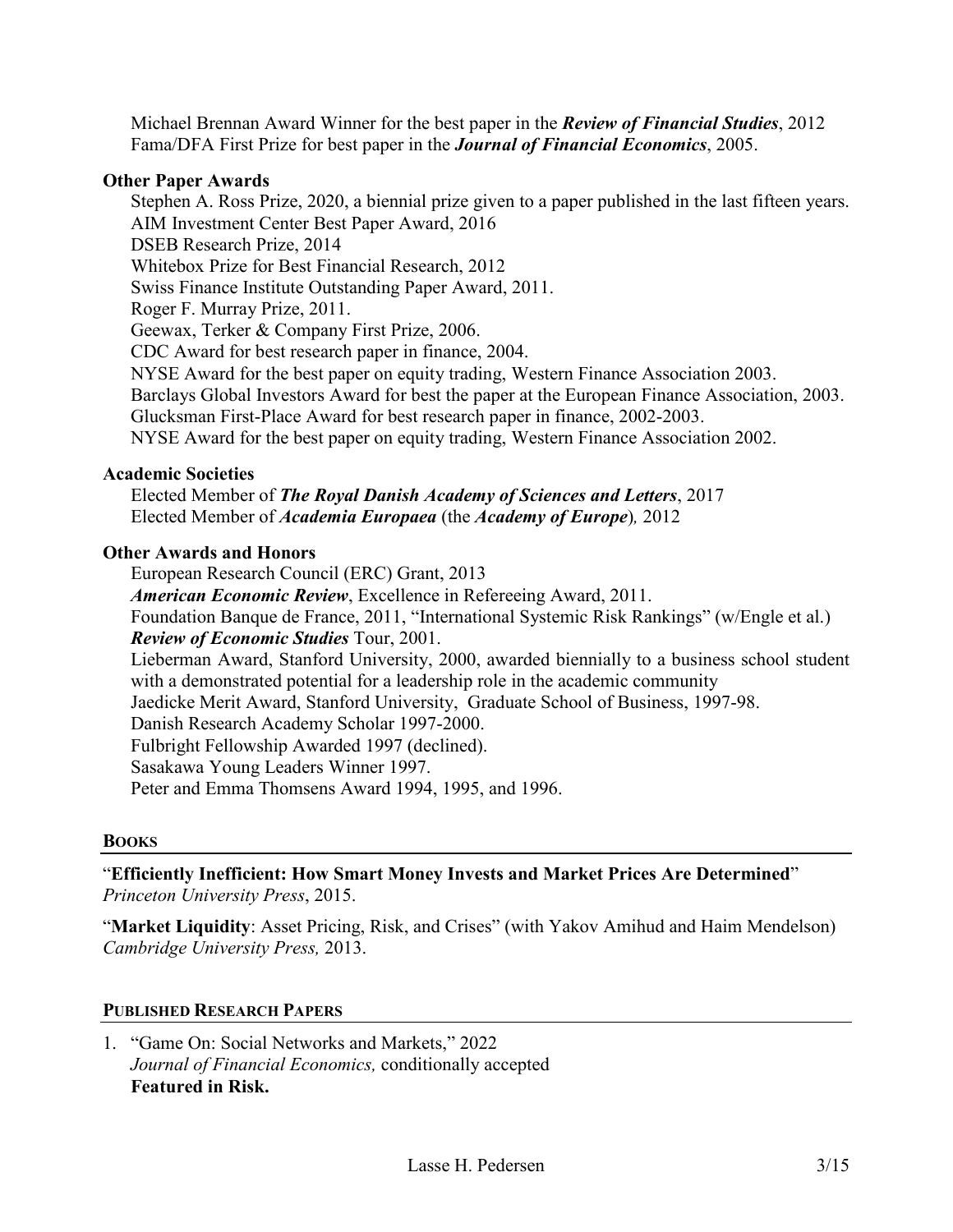- 2. "Is There a Replication Crisis in Finance?" (with Theis I. Jensen and Bryan Kelly) *The Journal of Finance,* forthcoming. **Featured in Seeking Alpha.**
- 3. "Principal Portfolios," (with Bryan Kelly and Semyon Malamud) *The Journal of Finance,* forthcoming.
- 4. "Active and Passive Investing: Understanding Samuelson's Dictum," (with Nicolae Garleanu) *The Review of Asset Pricing Studies*, forthcoming.
- 5. "Embedded Leverage," (with Andrea Frazzini) *The Review of Asset Pricing Studies*, 2022, 12 (1), 1-52. **Editor's Choice. Featured in [Barrons.](http://blogs.barrons.com/focusonfunds/2012/11/26/when-leverage-is-embedded-be-a-seller/?mod=BOLBlog)**
- 6. "Responsible Investing: The ESG-Efficient Frontier," (with Shaun Fitzgibbons and Lukasz Pomorski) *Journal of Financial Economics,* 2021, 142 (2), 572-597*.* **Featured in Institutional Investor, Alpha Architect, IPE.**
- 7. "Deep Value," (with Clifford S. Asness, John Liew, and Ashwin Thapar) *The Journal of Portfolio Management,* 2021, 47 (4), 11-40. Lead paper. **Bernstein Fabozzi/Jacobs Levy Award. Featured on ValueWalk, Alpha Architect.**
- 8. "Enhanced Portfolio Optimization," (with Abhilash Babu and Ari Levine) *Financial Analysts Journal*, 2021, 77 (2), 124-151. **Graham and Dodd Award of Excellence, Top Award.**
- 9. "Betting Against Correlation: Testing Theories of the Low-Risk Effect," (with Clifford S. Asness, Andrea Frazzini, and Niels Joachim Gormsen) *Journal of Financial Economics,* 2020, 135 (3), 629-652. **Roger F. Murray Prize, 2017. Featured in WSJ, Institutional Investor, Alpha Architect, Morningstar, Barron's (blog).**
- 10. "Trends Everywhere," (with Abhilash Babu, Ari Levine, Yao Hua Ooi, and Erik Stamelos) *Journal of Investment Management*, 2020, 18 (1), 52-68.
- 11. "Fact and Fiction about Low-Risk Investing," Ron Alquist, Andrea Frazzini, Antti Ilmanen, and Lasse Heje Pedersen, *The Journal of Portfolio Management*, 2020, 46 (6) 72-92.
- 12. "Economics with Market Liquidity Risk," (with Viral V. Acharya) *Critical Finance Review*, 2019, 8 (1-2), 111-125.
- 13. "Quality Minus Junk," (with Cliff Asness and Andrea Frazzini) *Review of Accounting Studies*, 2019, 24 (1), 34-112. **Featured in Business Week, Seeking Alpha.**
- 14. "Generalized Recovery," (with Christian Skov Jensen and David Lando) *Journal of Financial Economics*, 2019, 33 (1), 154-174.
- 15. "Efficiently Inefficient Markets for Assets and Asset Management," (with Nicolae Garleanu) *The Journal of Finance*, 2018, 73 (4), 1663-1712. **Brattle Distinguished Paper Prize AIM Investment Center Best Paper Award, 2016. Featured in BloombergView.**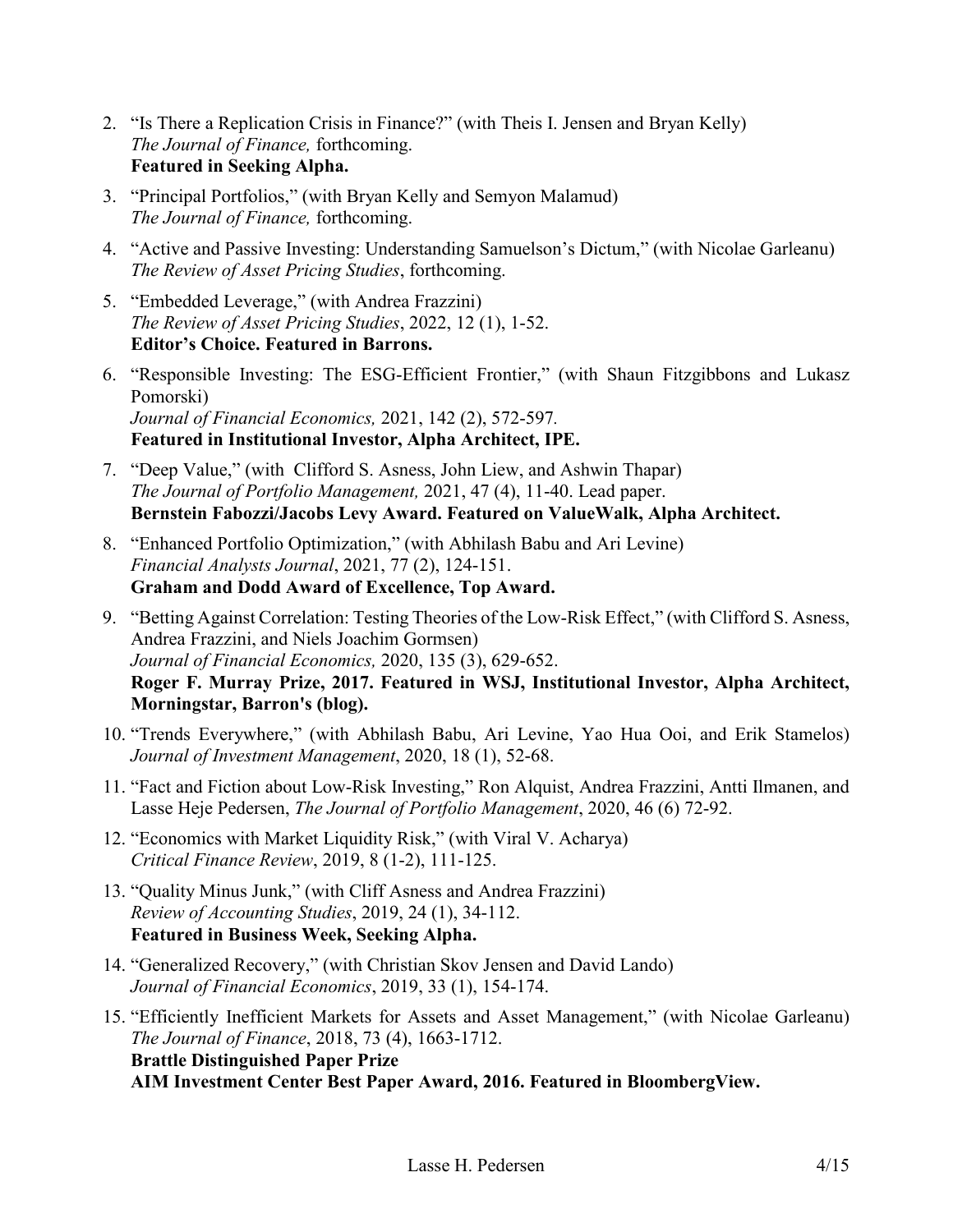- 16. "Size Matters, if You Control Your Junk," (with Asness, Frazzini, Israel, and Moskowitz) *Journal of Financial Economics,* 2018, 129 (3), 479-509. **Featured in FT, Barrons, Forbes.**
- 17. "Buffett's Alpha," (with Andrea Frazzini and David Kabiller) *Financial Analysts Journal*, 2018, 74 (4), 35-55. **Graham and Dodd Award of Excellence, Top Award Featured in The Economist, Financial Times, Reuters, CBS News, Pensions and Investments, Forbes, Børsen, Money Magazine.**
- 18. "Risk Everywhere: Modeling and Managing Volatility," (T. Bollerslev, B. Hood, J. Huss) *The Review of Financial Studies*, 2018, 31 (7), 2729-2773.
- 19. "Sharpening the Arithmetic of Active Management" *Financial Analysts Journal*, 2018, 74 (1), 21-36. **Featured in Bloomberg, WSJ.com.**
- 20. "Carry," (with Ralph Koijen Tobias Moskowitz and Evert Vrugt) *Journal of Financial Economics,* 2018, 127 (2), 197-225. **Lead paper. Fama/DFA Prize, second place winner, best papers in the JFE. Featured in ETF.com.**
- 21. "A Century of Evidence on Trend-Following Investing," (with B. Hurst and Y.H. Ooi) *The Journal of Portfolio Management,* 2017, 44 (1), 15-29. **Lead paper**.
- 22. "Measuring Systemic Risk," (with V. Acharya, T. Philippon, and M. Richardson) *The Review of Financial Studies*, 2017, vol. 30 (1), 2-47. **Editor's Choice (lead paper)**. **Featured in Financial Times. Associated systemic risk rankings, real time on the [web.](http://vlab.stern.nyu.edu/welcome/risk/)**
- 23. "Early Option Exercise: Never Say Never," (with Mads Vestergaard Jensen) *Journal of Financial Economics,* 2016, vol. 121 (2), 278-299.
- 24. "Dynamic Portfolio Choice with Frictions," (with Nicolae Garleanu) *Journal of Economic Theory*, 2016, vol. 165, 487–516.
- 25. "Which Trend is Your Friend?," (with Ari Levine) *Financial Analysts Journal*, 2016, vol. 72 (3), 51-66.
- 26. "Betting Against Beta," (with Andrea Frazzini) *Journal of Financial Economics,* 2014, vol. 111 (1), 1-25 (lead paper). **Fama/DFA First Prize** for best paper on capital markets and asset pricing in the *JFE* 2014. **Swiss Finance Institute Outstanding Paper Award, 2011. Roger F. Murray Prize, 2011. Featured in The Economist, the Financial Times.**
- 27. "Low-Risk Investing Without Industry Bets," (with Cliff Asness and Andrea Frazzini) *Financial Analysts Journal,* 2014, vol. 70 (4), 24–41*.* **Featured in All About Alpha.**
- 28. "Monitoring Leverage," (with John Geanakoplos) In *Risk Topography: Systemic Risk and Macro Modeling*, 2014, ch. 8, 113-127, ed. by M. Brunnermeier and A, Krishnamurthy, University of Chicago Press, Chicago, Il. **Featured in [Bloomberg.](http://blogs.barrons.com/focusonfunds/2012/11/26/when-leverage-is-embedded-be-a-seller/?mod=BOLBlog)**
- 29. "Dynamic Trading with Predictable Returns and Transaction Costs," (with Nicolae Garleanu)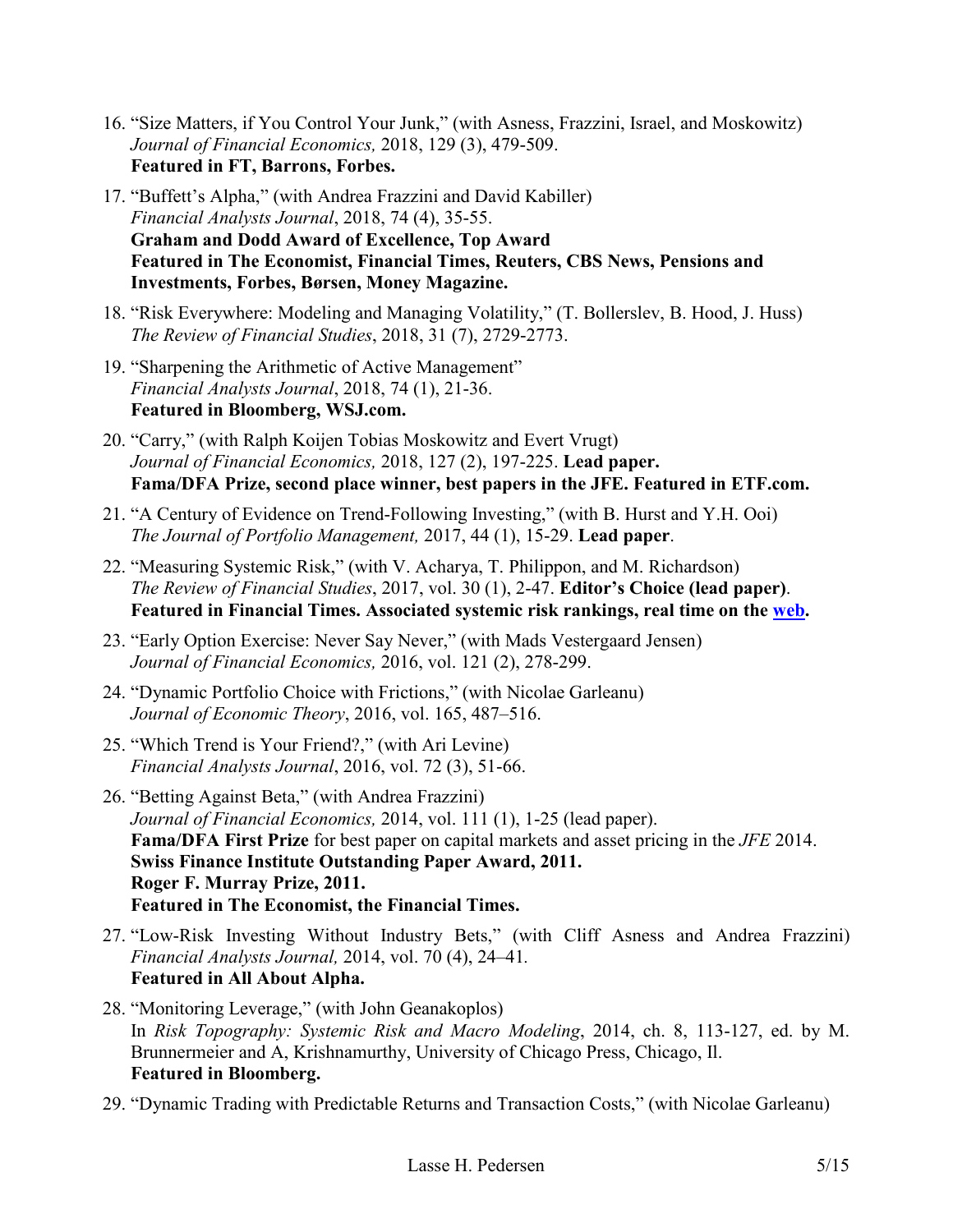*The Journal of Finance*, 2013, vol. 68 (6), 2309-2340.

- 30. "Demystifying Managed Futures," (with Brian Hurst and Yao Hua Ooi) *Journal of Investment Management,* 2013, vol. 11 (3), 42-58*.*
- 31. "Value and Momentum Everywhere," (with Cliff Asness and Tobias Moskowitz). *The Journal of Finance*, 2013, vol. 68 (3), 929-985. Referenced by **Nobel Prize Committee's Scientific Background**, 2013. **Featured in New York Times and Marketwatch.**
- 32. "Time Series Momentum," (with Tobias Moskowitz and Yao Hua Ooi) *Journal of Financial Economics*, 2012, vol. 104 (2), 228-250 (lead paper)*.* **Winner of Whitebox Prize for Best Financial Research 2012. Featured in Financial Times.**
- 33. "Leverage Aversion and Risk Parity," (with Cliff Asness and Andrea Frazzini) *Financial Analysts Journal,* 2012, vol. 68 (1), 47-59*.*
- 34. "Margin-Based Asset Pricing and Deviations from the Law of One Price," (with N.Garleanu) *The Review of Financial Studies,* 2011, vol. 24, no. 6, 1980-2022. **Michael Brennan Award Winner for the best paper in the** *Review of Financial Studies.*
- 35. "How Sovereign is Sovereign Credit Risk?" (with F. Longstaff, J. Pan, and K. Singleton) *American Economic Journal: Macroeconomics,* 2011, vol. 3, 75-103. **Featured in Economic Times.**
- 36. "Two Monetary Tools: Interest-Rates and Haircuts," (with Adam Ashcraft and N. Garleanu) *NBER Macroeconomics Annual*, 2010, vol. 25, 143-180.
- 37. "When Everyone Runs for the Exit," *The International Journal of Central Banking*, 2009, vol. 5, 177-199. **Featured in The Economist, New York Times, and Forbes.**
- 38. "Market Liquidity and Funding Liquidity" (with Markus Brunnermeier). *The Review of Financial Studies*, 2009, vol. 22, 2201-2238*.* Referenced by **Nobel Prize Committee's Scientific Background**, 2013. **Featured in The Economist and Barron's.**
- 39. "Demand-Based Option Pricing" (with Nicolae Garleanu and Allen Poteshman). *The Review of Financial Studies,* 2009, vol. 22, 4259-4299*.* **Geewax, Terker & Company First Prize**, 2006.
- 40. "Carry Trades and Currency Crashes" (with Markus Brunnermeier and Stefan Nagel) *NBER Macroeconomics Annual*, 2008, vol. 23, 313-348. **Featured in Forbes.**
- 41. "Slow Moving Capital" (with Mark Mitchell and Todd Pulvino) *American Economic Review,* 2007, vol. 97 (2), 215-220.
- 42. "Liquidity and Risk Management" (with Nicolae Garleanu) *American Economic Review,* 2007, vol. 97 (2), 193-197.
- 43. "Valuation in Over-the-Counter Markets" (with Darrell Duffie and Nicolae Garleanu). *The Review of Financial Studies*, 2007, vol. 20 (5), 1865-1900.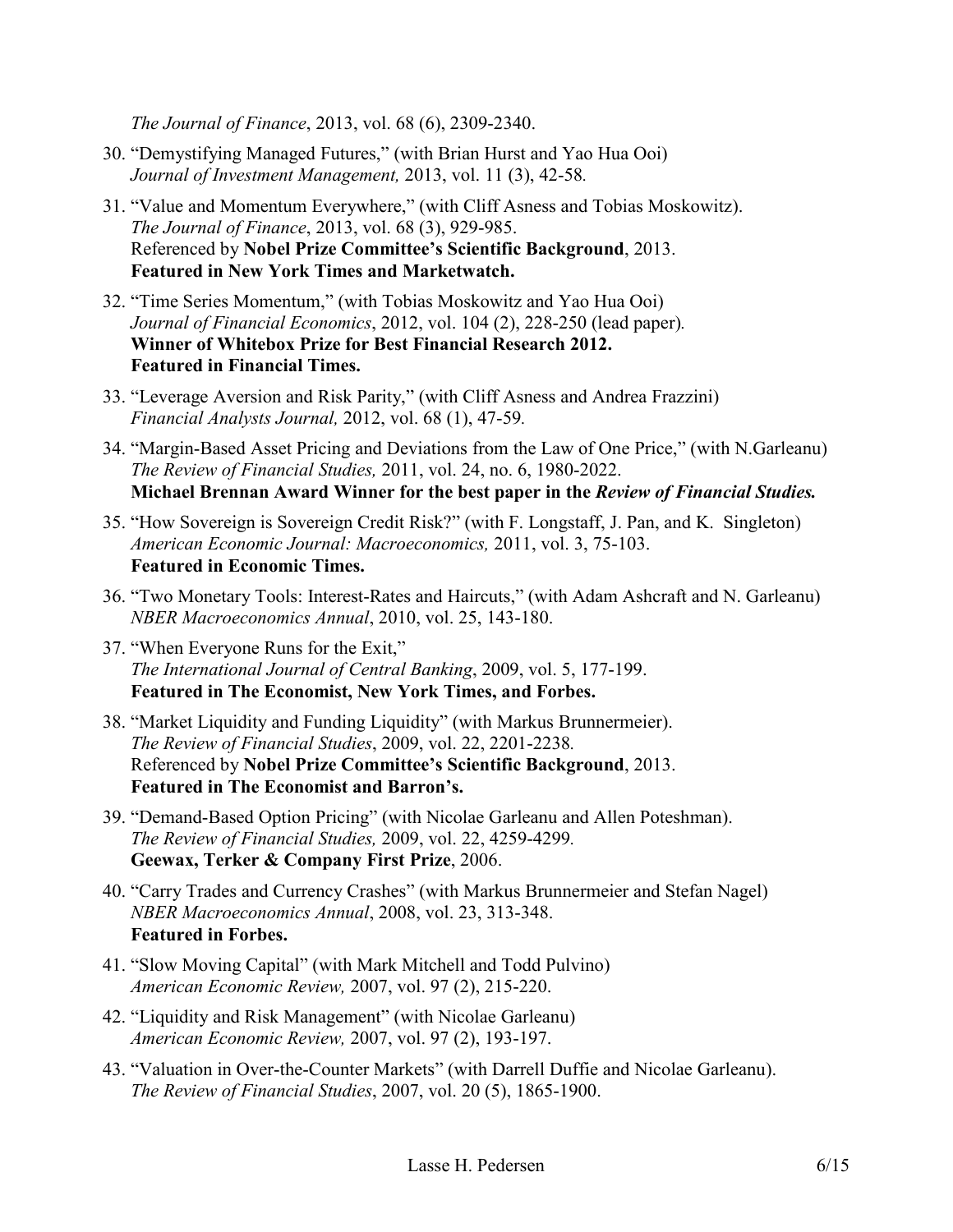- 44. "Liquidity and Asset Prices" (with Yakov Amihud and Haim Mendelson) *Foundations and Trends in Finance*, 2005, vol.1 (4), 269-364.
- 45. "Asset Pricing with Liquidity Risk" (with Viral Acharya) *Journal of Financial Economics*, 2005, vol. 77, 375-410. Referenced by **Nobel Prize Committee's Scientific Background**, 2013. **Fama/DFA First Prize** for best paper on capital markets and asset pricing in the *JFE* 2005 **NYSE Award** for the best paper on equity trading, Western Finance Association 2003. **Glucksman First-Place Award** for best research paper in finance, NYU 2002-2003.
- 46. "Predatory Trading" (with Markus Brunnermeier) *The Journal of Finance,* 2005, vol. 60 (4), 1825-1863. **Nominated for the Smith-Breeden Prize** for the best paper in the Journal of Finance. **Barclays Global Investors Award** for best paper at the European Finance Association, 2003.
- 47. "Over-the-Counter Markets" (with Darrell Duffie and Nicolae Garleanu) *Econometrica,* 2005, vol. 73 (6), 1815-1847. **Stephen A. Ross Prize, 2020,** a biennial prize given to a paper published in the last fifteen years. Referenced by **Nobel Prize Committee's Scientific Background**, 2010.
- 48. "Adverse Selection and the Required Return" (with Nicolae Garleanu) *The Review of Financial Studies*, 2004, vol. 17 (3), 643-665.
- 49. "Modeling Sovereign Yield Spreads: A Case Study of Russian Debt" (w/Duffie and Singleton) *The Journal of Finance*, 2003, vol. 58 (1), 119-159. **Nominated for the Smith-Breeden Prize** for the best paper in the Journal of Finance.
- 50. "Securities Lending, Shorting, and Pricing" (with Darrell Duffie and Nicolae Garleanu) *Journal of Financial Economics*, 2002, vol. 66, 307-339. **NYSE Award** for the best paper on equity trading, Western Finance Association 2002.

# **WORKING PAPERS**

51. "Machine Learning about Optimal Portfolios," (with Theis Ingerslev Jensen, Bryan Kelly, and Semyon Malamud)

# **OLD WORKING PAPERS**

- 52. "Corporate Bond Specialness," 2007 (with Amrut Nashikkar)
- 53. "Auctions with Endogenous Selling," 2000 (with Nicolae Garleanu)
- 54. "Density-Based Inference in Affine Jump-Diffusions," 2000 (with Jun Liu and Jun Pan)

# **POLICY PAPERS AND COMMENTARY**

# **Policy Papers:**

55. "Aktiv kontra passiv forvaltning," in Danish, (with Ken L. Bechmann), *Finans/Invest* 3, 2017.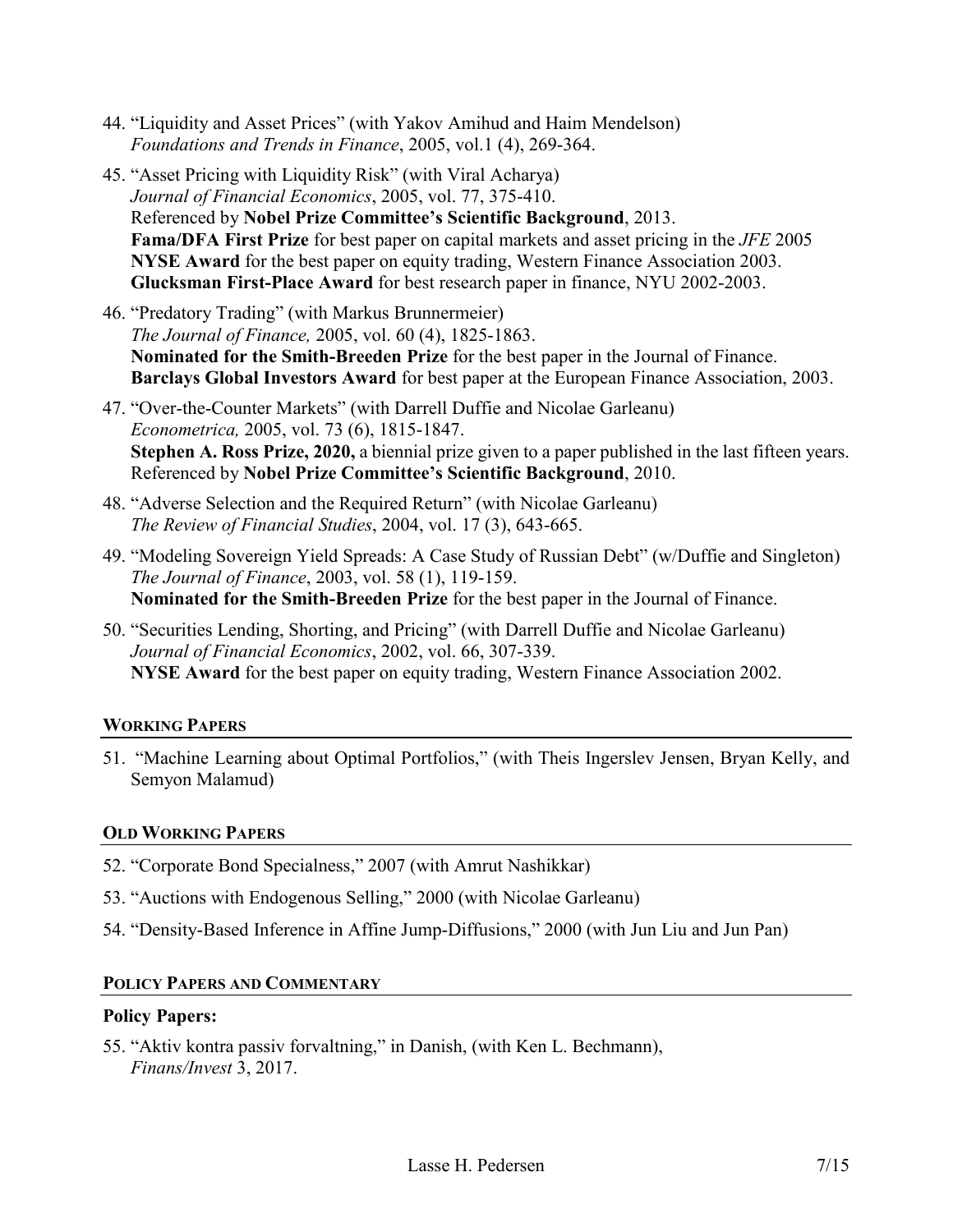56. "Taxing Systemic Risk," (with Acharya, Philippon, and Richardson) in *Regulating Wall Street: The Dodd-Frank Act and the New Architecture of Global Finance*, ed. by Acharya et al., Wiley, 2010, chap. 5.

Reprinted in *Handbook on Systemic Risk*, ed. By Fouque and Langsam, Cambridge University Press, 2013.

- 57. "How to Calculate Systemic Risk Surcharges" (with Acharya, Philippon, and Richardson) in *Quantifying Systemic Risk, NBER,* ed. by Joseph Haubrich and Andrew Lo, 2010.
- 58. "A Tax on Systemic Risk" (with Acharya, Philippon, and Richardson), Ch. 1 in *Post-crisis Regulatory Reforms to Secure Financial Stability*, ed. by Hur and Youn, 2010.
- 59. "Regulating Systemic Risk" (with Acharya, Philippon, and Richardson) in *Restoring Financial Stability: How to Repair a Failed System*, ed. by Acharya and Richardson, Wiley, 2009, chap. 13, 283-304.
- 60. "Hedge Funds in the Aftermath of the Financial Crisis" (with Brown, Kacperczyk, Ljungqvist, Lynch, and Richardson) in *Restoring Financial Stability: How to Repair a Failed System*, ed. by Acharya and Richardson, Wiley, 2009, chap. 6, 157-178.

# **Op-Ed Newspaper Articles:**

"Saving free markets from market failure: institutions and liquidity are crucial"

*Forbes,* 9/29/2009. Chinese version, *Sina,* 9/30/2009: 佩德森:避免自由市场失灵 .

"A proposal to prevent wholesale financial failure" (with Nouriel Roubini) *Financial Times*, 1/30/2009.

### **Blog Entries:**

Liquidity risk and the current crisis: [VoxEU,](http://www.voxeu.org/index.php?q=node/2566) [Stern on Finance](http://sternfinance.blogspot.com/2008/10/liquidity-risk-and-current-crisis-lasse.html)

# **SELECTED MENTIONS IN REGULATION AND MEDIA:**

*[Most cited paper in Securities and Exchange Commission \(SEC\) rulemaking 2007-2017](https://research.chicagobooth.edu/-/media/research/arc/docs/jar-annual-conference-papers/gl-conference-version.pdf)  [according to this paper p. 59,](https://research.chicagobooth.edu/-/media/research/arc/docs/jar-annual-conference-papers/gl-conference-version.pdf) and cited in central bank speeches, e.g., by Fed Chairman Bernanke*  (5/10/2013, 4/13/2012)*, ECB Vice-President Constâncio* (6/28/2012)*, Fed Governor Tarullo*  (6/3/2011), *and the IMF Global Financial Stability Report*.

*Media appearances and mentions include CNBC Squawk Box*, *BBC World News, CBS News, The Economist, Financial Times, Wall Street Journal, New York Times, The Huffington Post, Barron's*, *Forbes, Institutional Investor, Pensions and Investments, Reuters, Investments and Pensions Europe, Money Magazine, Morningstar, Marketwatch*, *Seeking Alpha, American Banker*, *Le Temps (Switzerland), Handelsblatt (Germany), Dagens Naeringsliv (Norway)*, *Finansavisen (Norway)*, *Economic Times (India), Indiatimes (India)*, *Radioavisen (Denmark)*, *Berlingske Tidende (Denmark), Politiken (Denmark)*, *TV2 News (Denmark)*, *Djøfbladet (Denmark).*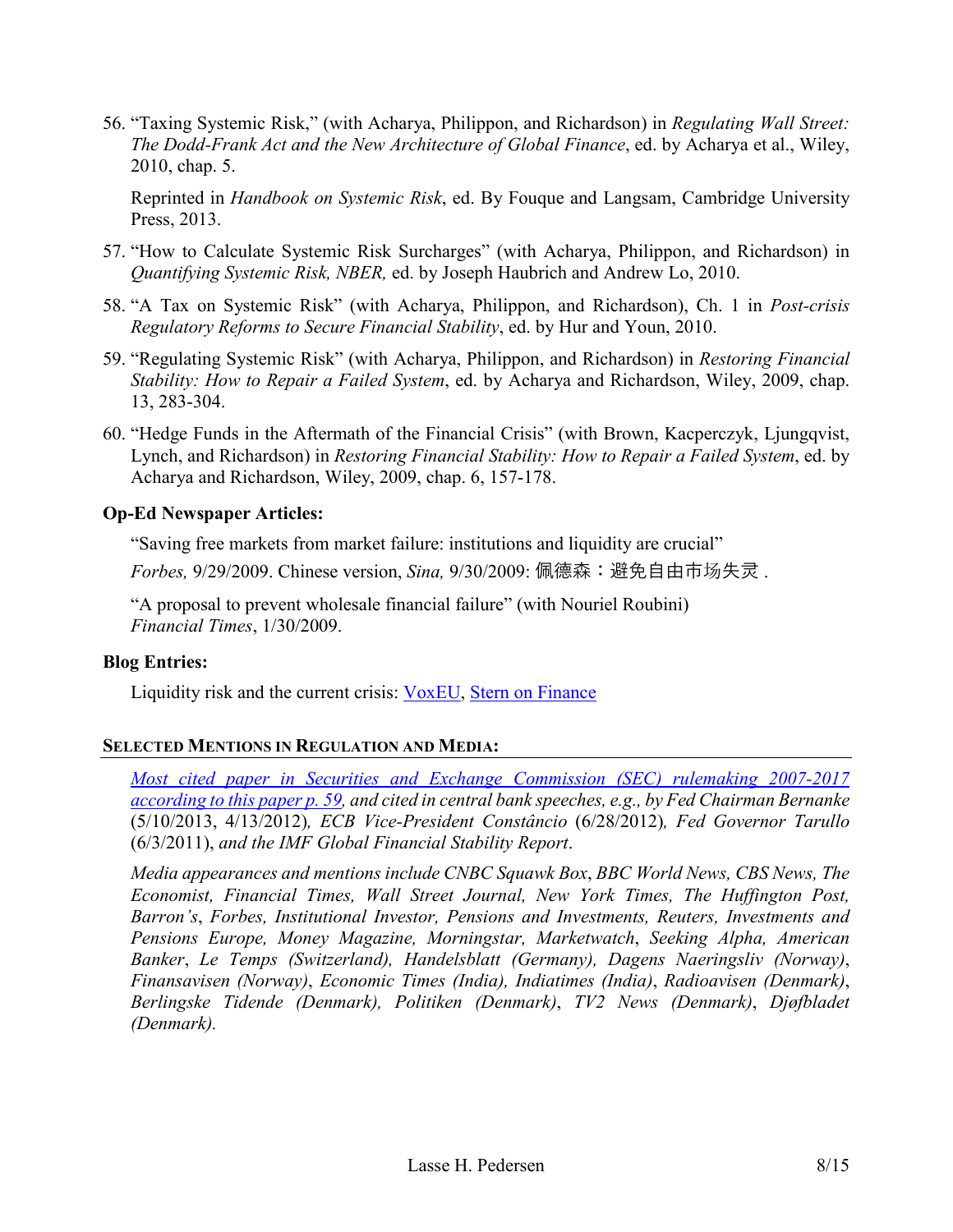#### **PROFESSIONAL ACTIVITIES**

#### **Referee, Journals:**

*American Economic Journal: Macroeconomics, American Economic Review, B.E. Journals in Theoretical Economics, Critical Finance Review, Econometrica, Economic Letters, Finance and Stochastics, Financial Analysts Journal, IMF Economic Review, Journal of Business, Journal of Derivatives, Journal of Economic Theory, Journal of Empirical Finance, Journal of Finance, Journal of Financial Economics, Journal of Financial Intermediation, Journal of Financial and Quantitative Analysis, Journal of International Money and Finance, Journal of Monetary Economics, Journal of Political Economy, Management Science, Review of Finance, The RAND Journal of Economics, The Review of Economic Studies, The Review of Financial Studies, The Quarterly Journal of Economics.* 

### **Referee, Research Councils:**

*National Science Foundation, European Research Council, The Research Council of Norway* 

### **Conference Organizer and Professional Committees:**

Top Finance Graduate Award, 2013, 2014, 2015, 2016, 2017, 2018, 2019, 2020, 2021 FRIC Conference on Financial Frictions, 2013, 2014, 2015, 2016, 2017, 2018, 2019, 2021 AQR Insight Award, 2012, 2013, 2014, 2015, 2016, 2017, 2018, 2019, 2020, 2021 LABEX Ecodec Scientific Committee, Financial Market Failures and Regulation, Paris 2014 European Finance Association, Program Committee, 2012 NBER Asset Pricing Meeting, Organizer, Fall 2010 American Finance Association Conference, Program Committee, 2008, 2010, 2011, 2012, 2023 Econometric Society Meetings, Program Committee, 2011 Western Finance Association Conference, Program Committee, 2006, 2007, 2008, 2009, 2010, 2011, 2012 American Finance Association, Nominating Committee for Vice President, Fellows, and Directors, 2007 FMA Paper Award Committee, 2008 Moody's KMV and Salomon Center Credit Risk Conference, Program Committee 2010

#### **INVITED SPEAKER AT UNIVERSITIES**

Aarhus University; BI Norwegian School of Management; Boston University; Carnegie Mellon University; Católica Lisbon School of Business & Economics, Universidade Católica Portuguesa; City University London, Cass Business School; Columbia Business School, Columbia University; Columbia University, Department of Industrial Engineering and Operations Research; Copenhagen Business School; Cornell University, The Johnson School. Dartmouth, Tuck School of Business; Duke University, The Fuqua School of Business; Einaudi Institute for Economics and Finance in Rome;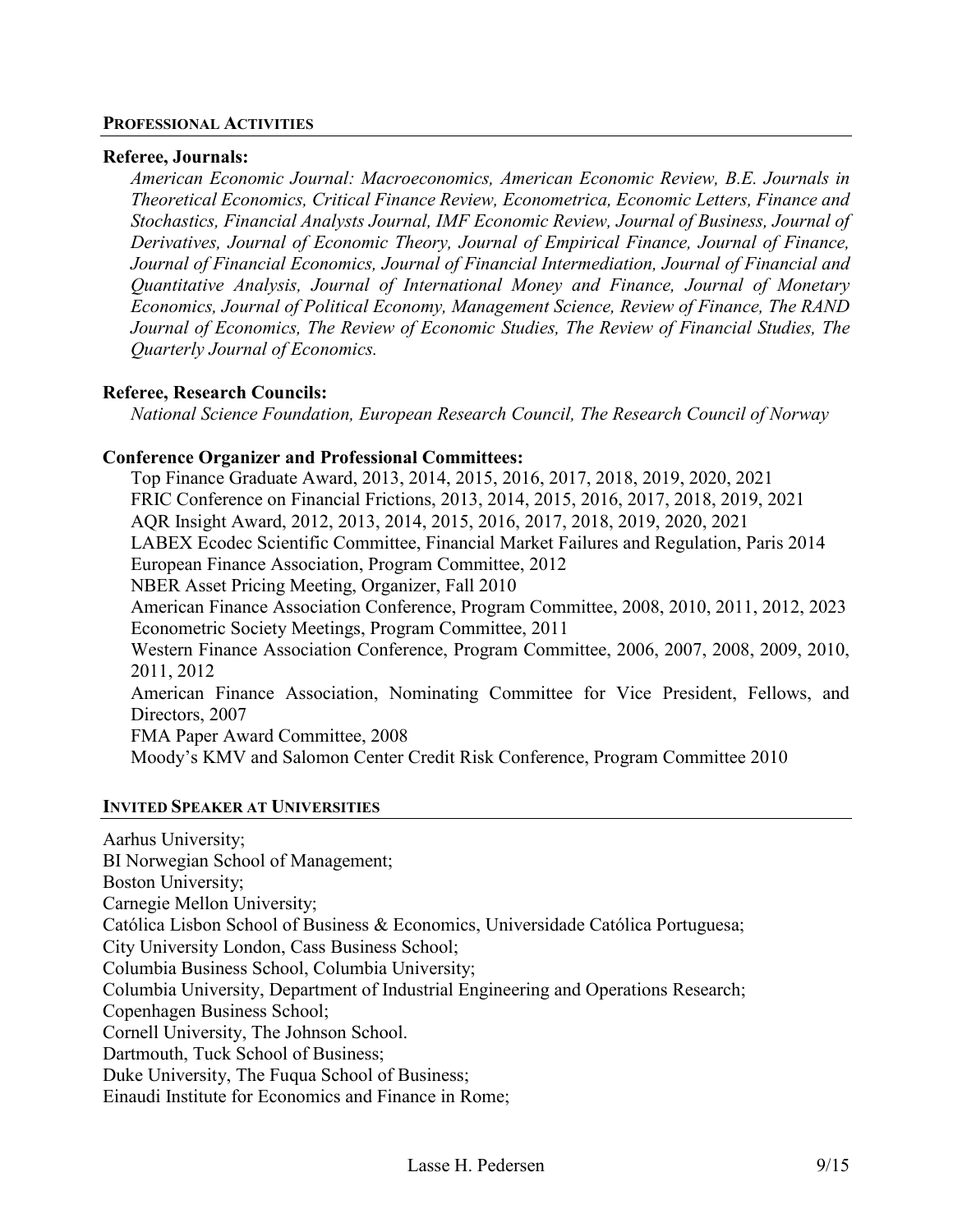Emory University, Goizueta Business School; George Washington University; Goethe University Frankfurt; Harvard University, Department of Econimics, Harvard Business School; HEC Lausanne; HEC Paris; Hong Kong University; Imperial College Business School; INSEAD; Lausanne, EPFL and UNIL; London Business School; London School of Economics; McGill University; MIT, Sloan School of Management; New York University, Courant Institute of Mathematical Sciences, Stern School of Business; Northwestern University, Kellogg School of Management; Norwegian School of Economics and Business Administration, Bergen; Ohio State University, Fisher College of Business; Princeton University; Queen Mary University of London; Stanford Graduate School of Business, Stanford University; Stockholm School of Economics, The Swedish House of Finance; Stockholm University; Texas A&M University; The City University of New York, Baruch College; The University of Chicago, Department of Economics, Money and Banking Workshop, Booth School of Business; Tilburg University; Tinbergen Institute Amsterdam; Toulouse School of Economics; Tsinghua University; UCLA, Anderson School of Management; Università Bocconi; University College London; University of Amsterdam; University of California at Berkeley, Haas School of Business; University Carlos III of Madrid; University of Copenhagen, Economics Department, Math Department; University of Mannheim; University of Michigan, Ross School of Business; University of North Carolina, Kenan-Flagler Business School; University of Pennsylvania, The Wharton School; University of Rochester, Simon Graduate School of Business Administration; University of Southern California; University of Virginia, McIntire School of Commerce; University of Washington;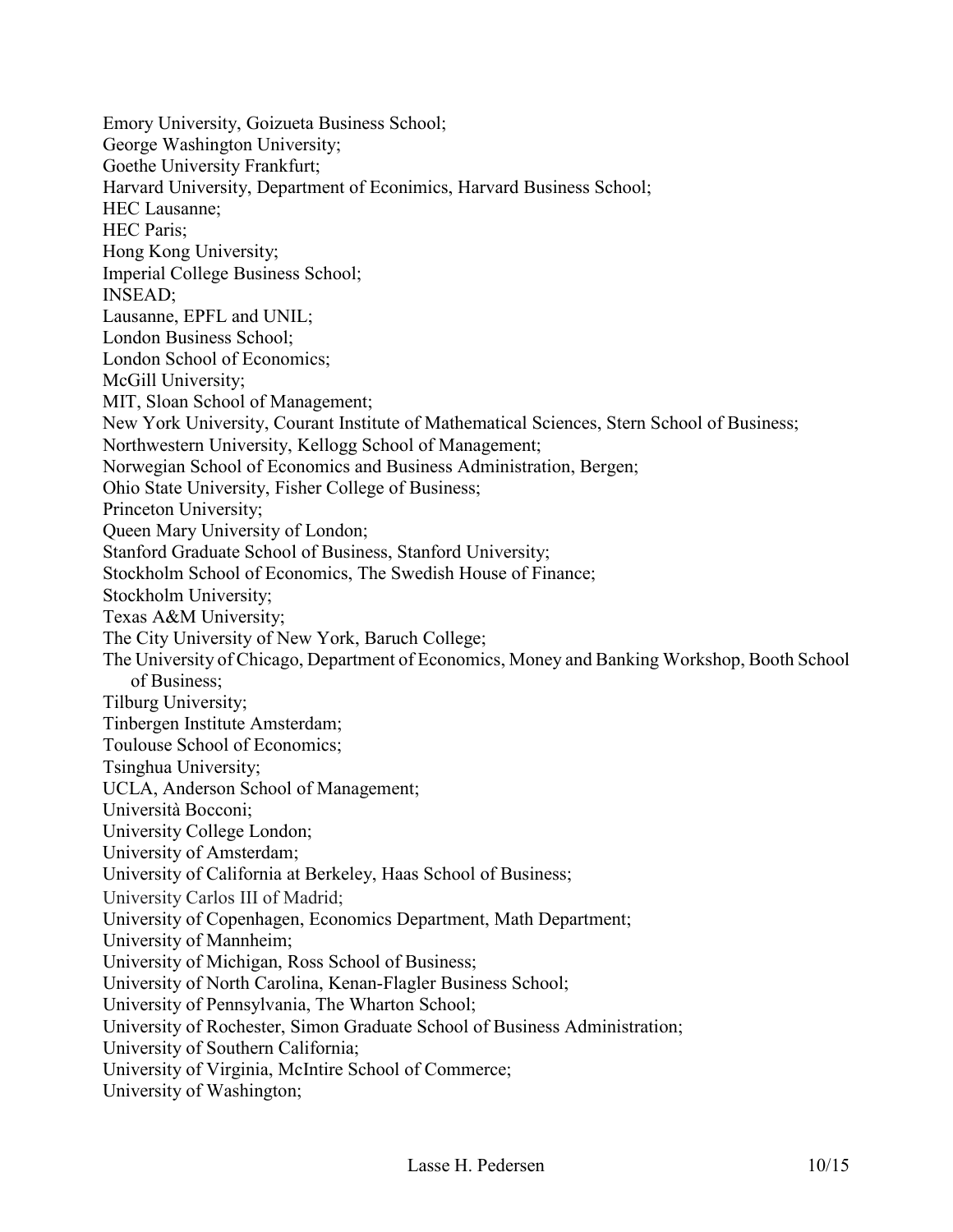Vanderbilt University, Owen Graduate School of Management; Vienna University of Economics and Business; Warwick Business School; WU Vienna; Yale School of Management, Yale University

### **CONFERENCE PRESENTATIONS**

UBS Center for Economics in Society, Conference on Sustainability and Climate Change, 2021 NBER Behavioral Finance Meeting, Spring 2021 CEPR Household Finance Seminar Series, 2021 Future of Financial Information Conference, 2021 Danish Finance Institute Conference, 2020 The Future of Investing: ESG & New Frontiers, London Business School, 2019 Copenhagen Macro Days, 2019 The Future of Finance, Imperial College Business School, 2018 NBER New Developments in Long-Term Asset Management Conference, Spring 2017 Keynote Speaker, German Finance Association, 2017 BI-SHoF conference on Asset Pricing and Financial Econometrics, Oslo 2017 PerCent conference, 2017 London Business School, AQR Institute of Asset Management, Liquidity Conference, 2016 IPC Hedge Fund Research Conference, 2016 NBER Asset Pricing workshop, Fall 2015 Keynote Speaker, Annual Financial Market Liquidity Conference Budapest, Hungary, 2015 Karl Borch Lecture, Norwegian School of Economics, 2015 Keynote Speaker, Inquire Europe conference, Athens 2015 Keynote Speaker, Danish Society for Theoretical Statistics, Danish Society for Biopharmaceutical Statistics, 2015 Yale University, Cowles Foundation, Conference on General Equilibrium and Applications, 2015 Keynote Speaker, EFMA (European Financial Management Association) Conference, 2015 Keynote Speaker at the 7th Erasmus Liquidity Conference, 2015 Keynote Speaker at the IF2015 Annual Conference in International Finance, 2015. The Royal Danish Academy of Sciences and Letters, 2015 Queen Mary University of London, Conference on Recent Advances in Financial Markets, 2015 Keynote Speaker, International Finance Conference, Copenhagen, 2015 Keynote Speaker, Dagens Industri Conference, Stockholm, 2015 Keynote Speaker, Financial Investigator Seminar, Amsterdam, 2015 Keynote Speaker, ECODEC Workshop, ENSAE-CREST, Ecole Polytechnique, and HEC Paris, 2014 Keynote Speaker, Market Liquidity and Funding Liquidity: Implications for Economic Risk, NYU Volatility Institute Conference, 2014 Annual Meeting of the American Finance Association, January 2014 Keynote Speaker, Wharton University of Pennsylvania Forum on Quantitative Finance, 2013 NBER Asset Pricing Workshop, 2013 Keynote Speaker, The Arne Ryde Workshop in Financial Economics, Lund, 2013 Keynote Speaker, Rethinking Beta Conference, Stockholm, 2013

Keynote Speaker, NFN Conference, Aarhus, 2013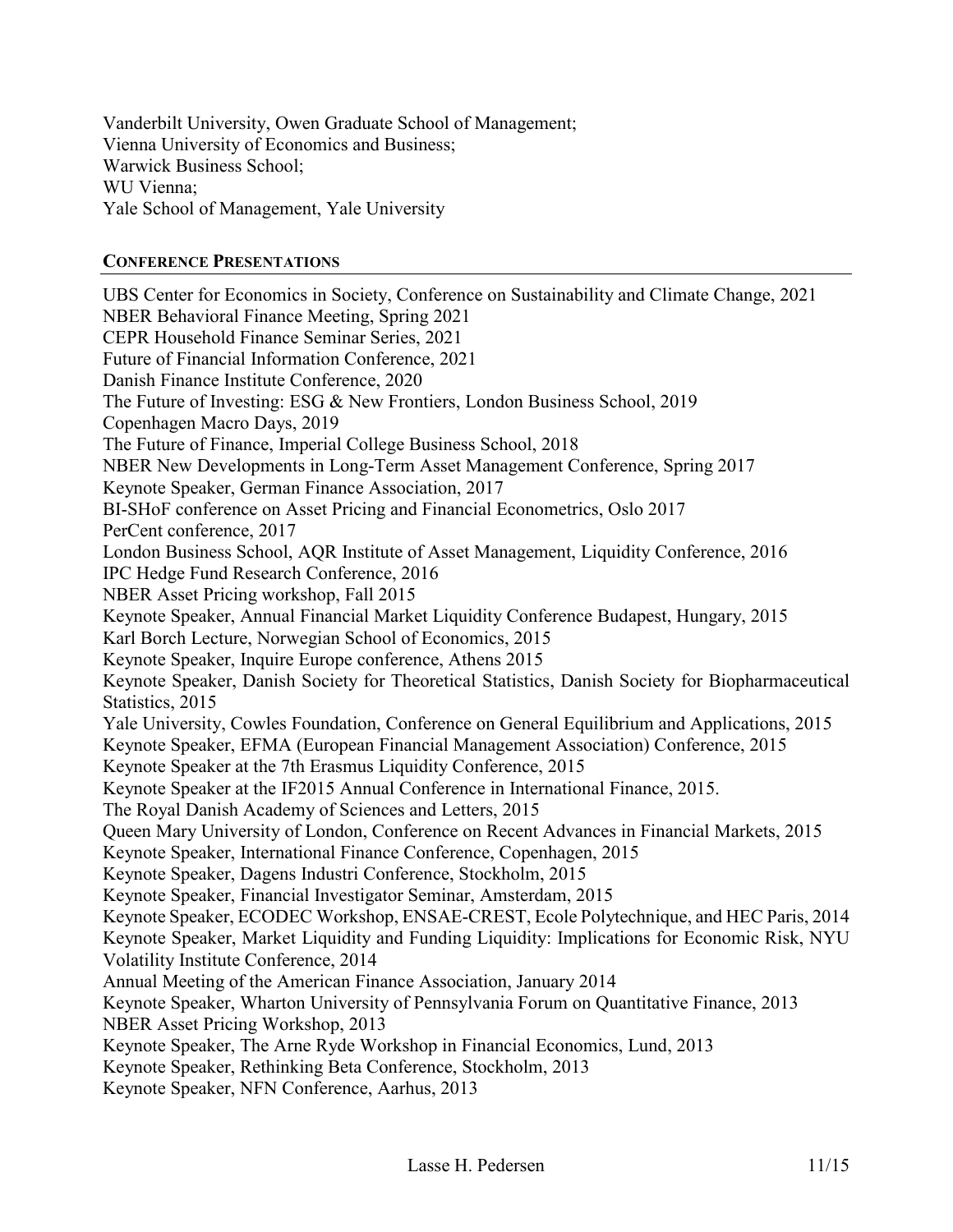European Finance Association, 2013 Swissquote Conference, Lausanne, November, 2012 Conference on Credit, Unemployment, Supply and Demand, and Frictions, Sandberg, Oct. 2012 G-20 Conference on Financial Systemic Risk, Istanbul, September 2012 Geneva Lecture,Swiss Finance Institute, April 2012 Annual Meeting of the American Economic Association, January 2011 Annual Meeting of the American Finance Association, January 2011 Econometric Society Winter Meeting, January 2011 Annual CREDIT conference, Venice, 2011 Norges Bank Investment Management, Asset Management Conference, Oslo, 2011 Fiduciary Investors Symposium on World's Best Practice for Institutional Investors, Beijing, 2011 CFIR Systemic Risk Conference, 2011 Keynote Speaker, Advances in the Analysis of Hedge Fund Strategies Conference, December 2010 Annual Chicago Fed International Financial Markets Conference, September 2010 Society of Economic Dynamics (SED) Annual Meeting, July 2010 Cowles Foundation Conference in General Equilibrium and its Applications, April 2010 NBER Macroannual, April 2010 Conference on Financial Frictions and Macroeconomic Modeling, Columbia University, Feb. 2010 Annual Meeting of the American Economic Association, January 2010 Annual Meeting of the American Finance Association, January 2010 Econometric Society Winter Meeting, January 2010 Inaugural Financial Stability Conference, International Journal of Central Banking, 2009 Liquidity Working Group, New York Federal Reserve Bank, 2009 Quantifying Systemic Risk, NBER and Federal Reserve Bank of Cleveland, 2009 NBER Behavioral Economics, 2009 Liquidity Risk Conference, Tilburg Center of Finance, 2009 Derivatives: Looking Towards the Future, NASDAQ OMX Derivatives Research Project, 2009 Central Bank Liquidity Tools, New York Federal Reserve Bank, 2009 Journal of Investment Management Spring Conference, 2009 Nykredit Symposium, Copenhagen Business School, October 2008 NBER Macroannual, April 2008 Conference on Derivative Securities and Risk Management, Columbia University, November 2007 Annual Meeting of the American Economic Association, January 2007 Annual Meeting of the American Finance Association, January 2006 NBER Risks of Financial Institutions Conference, November 2005 NBER Universities Research Conference, Asset Pricing with Imperfect Trading, May, 2005 NBER Market Microstructure, May, 2005 Salomon Center Conference, The Transformation of Options Trading, May 2005 CEPR Summer Symposium in Financial Markets, focus session on Liquidity, July 2004. Texas Finance Festival, April 2004. North American Winter Meeting of the Econometric Society, January 2004. European Finance Association Conference, August 2003. Stanford Institute for Theoretical Economics, July 2003. National Bureau of Economic Research (NBER) Asset Pricing Workshop, July 2002. North American Winter Meeting of the Econometric Society, January 2002.

Annual Meeting of the European Finance Association, August 2001.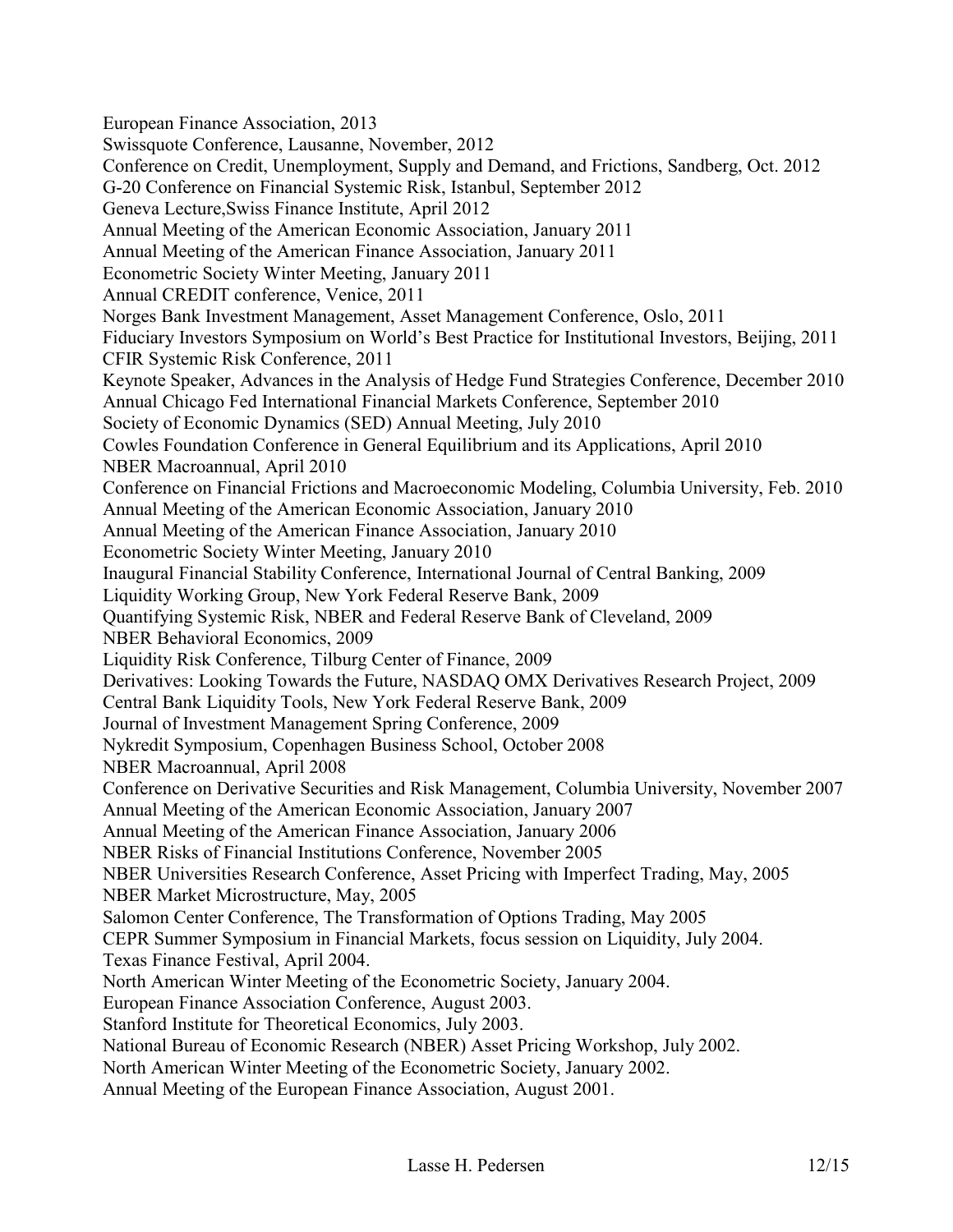CEPR Summer Symposium in Financial Markets, July 2001. *Review of Economic Studies* Tour, May 2001: University College London, Universite Libre de Bruxelles, Tel Aviv University, and Universitat Autonoma de Barcelona. North American Winter Meeting of the Econometric Society, January 2001. Annual Meeting of the European Finance Association, August 2000. Stanford Institute for Theoretical Economics, July 2000. National Bureau of Economic Research (NBER) University Research Conference, May 2000. Finance Workshop, Department of Mathematics, Stanford University, April 2000. Liquidity Conference, Anderson School, UCLA, April 2000.

### **PRESENTATIONS TO CENTRAL BANKS AND REGULATORS**

Federal Reserve Bank of New York, seminar, 2021 Norges Bank Investment Management, Financial Research Conference, 2020 Keynote speaker, Annual Central Bank Conference on Microstructure of Financial Markets, 2016 Norges Bank, conference on factor investing and internal seminar, 2015 Bank for International Settlements (BIS), Macroeconomics and Global Financial Markets, 2015 Banque de France, 2015 The Systemic Risk Council, Denmark, 2015 National Bank of Belgium, 2015 Norges Bank, 2013 Federal Reserve Bank of New York, 2012 Bank of Spain, 2012 European Central Bank, 2012 Deutsche Bundesbank, 2012 Bank of England, 2012 Federal Reserve Board of Governors, 2010 Federal Reserve Bank of Minneapolis, 2010 European Central Bank, 2010 New York Federal Reserve, Money and Payments Group, 2010 Bank of Canada, 2009 San Francisco Federal Reserve Bank, 2009 Federal Reserve Board of Governors, 2008 International Monetary Fund (IMF), 2008 Norges Bank, Norway, 2007 Federal Reserve Board of Governors, 2006 Philadelphia Federal Reserve Bank, 2006 Workshop on Securities Lending, Danmarks Nationalbank, November 2005 Federal Reserve Bank of New York, 2004

### **PRESENTATIONS TO FINANCE PRACTITIONERS**

Risk Live, 2021, keynote speaker CFA Institute European Investment Conference, Clayton Hotel Burlington Road, Dublin, 2020 CFA Society, Copenhagen, 2020 CFA Society, London, 2019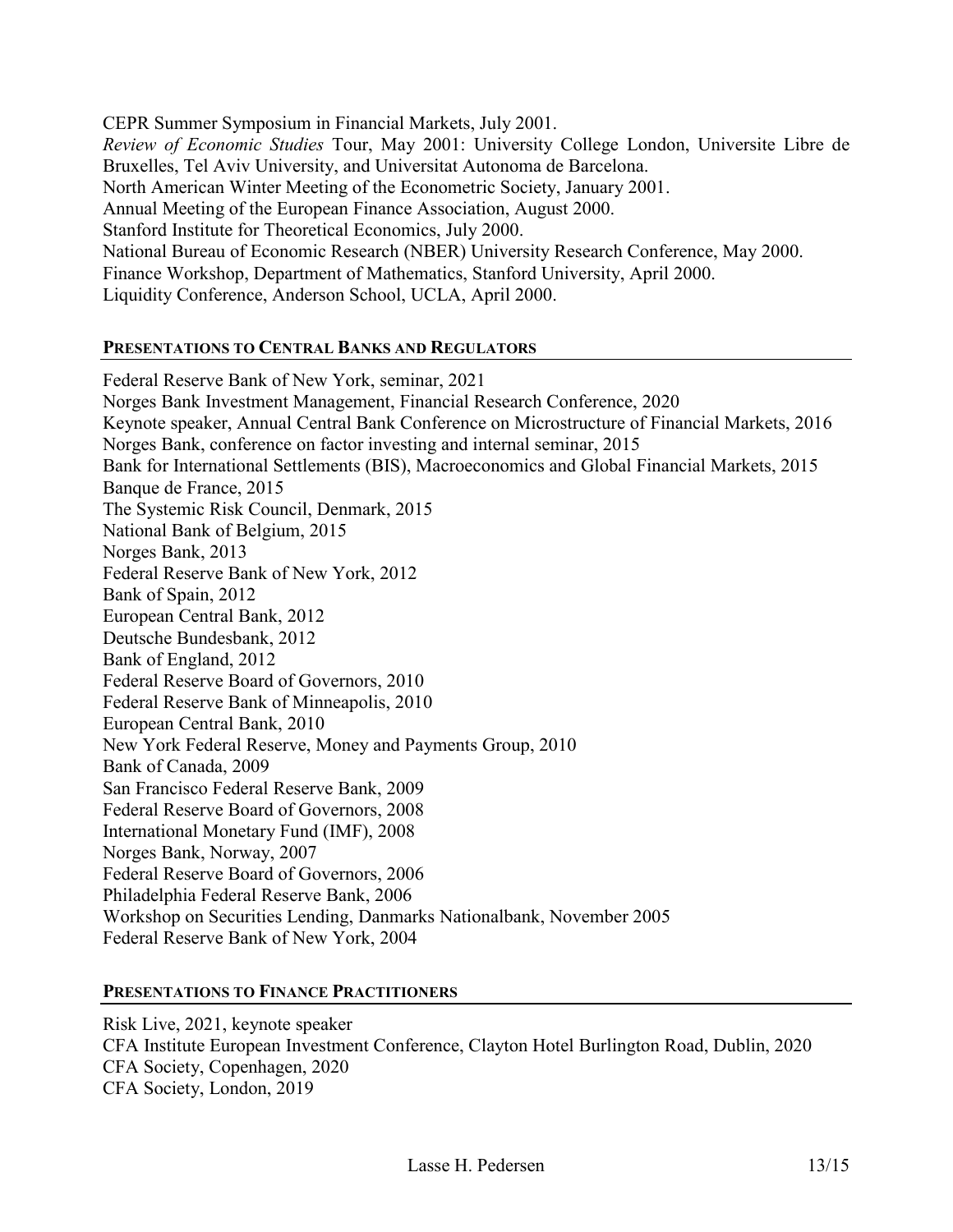CFA Society, Helsinki 2019 CFA Society, Copenhagen 2019 CFA Society, Milan 2019 CFA Society, Madrid 2019 CFA Society, Tokyo 2019 The University of Chicago's Investment Committee of the Board of Trustees, 2017 State of Wisconsin Investment Board, Spring Investment Forum, 2017 Danish Investment Fund Association, 2017 CFA Society, London, UK 2016 CFA Society, Copenhagen, DK, 2016 The Danish Securities Dealers Association, Børsmæglerforeningen, 2015 IAQF/Thalesians seminar, New York, 2015 Sydbank, 2015 Bankinvest, 2015 Saxobank, 2015 CFA Society Denmark, 2013 Nykredit, 2013 Nordea Bank, 2012 AQR University, Harvard, 2012 ATP Pension Fund Seminar, 2011 AQR University, Stanford, 2011 AQR University, University of Chicago, 2010 NASDAQ OMX, 2009 Society of Quantitative Analysts, 2009 Asset Allocation Summit, 2007 Formuesforvaltning, Norway, 2007 AQR Capital Management, 2006 Goldman Sachs Asset Management, 2006 International Association of Financial Engineers (IAFE), Liquidity Risk Symposium, 2005 The Professional Risk Managers' International Association (PRMIA), 2005 Citigroup, 2005 New York Stock Exchange, 2004

### **TEACHING EXPERIENCE**

- Main PhD advisor at CBS: Niels Joachim Gormsen, Christian Skov Jensen, Mads Vestergaard Jensen, Davide Tomio, Søren Korsgaard, Jakob Blaabjerg Ahm Sørensen, Benjamin Knox, Theis Ingerslev Jensen
- Secondary PhD advisor/ PhD committees at CBS: Desi Volker, Mamdouh Medhat, Rene Kallestrup, Sven Klingler
- Ph.D. committees at NYU: Esben Hedegaard, Jaewon Choi, Amrut Nashikkar, Prachi Deuskar, Sinan Tan, Antonios Sangvinatsos, Zheng Sun, Paolo Pasquariello

Asset Management and Hedge Fund Strategies, 2007-present

Copenhagen Business School M.S. and NYU Stern M.B.A. elective analyzing investment strategies, back testing, liquidity, short selling, margins.